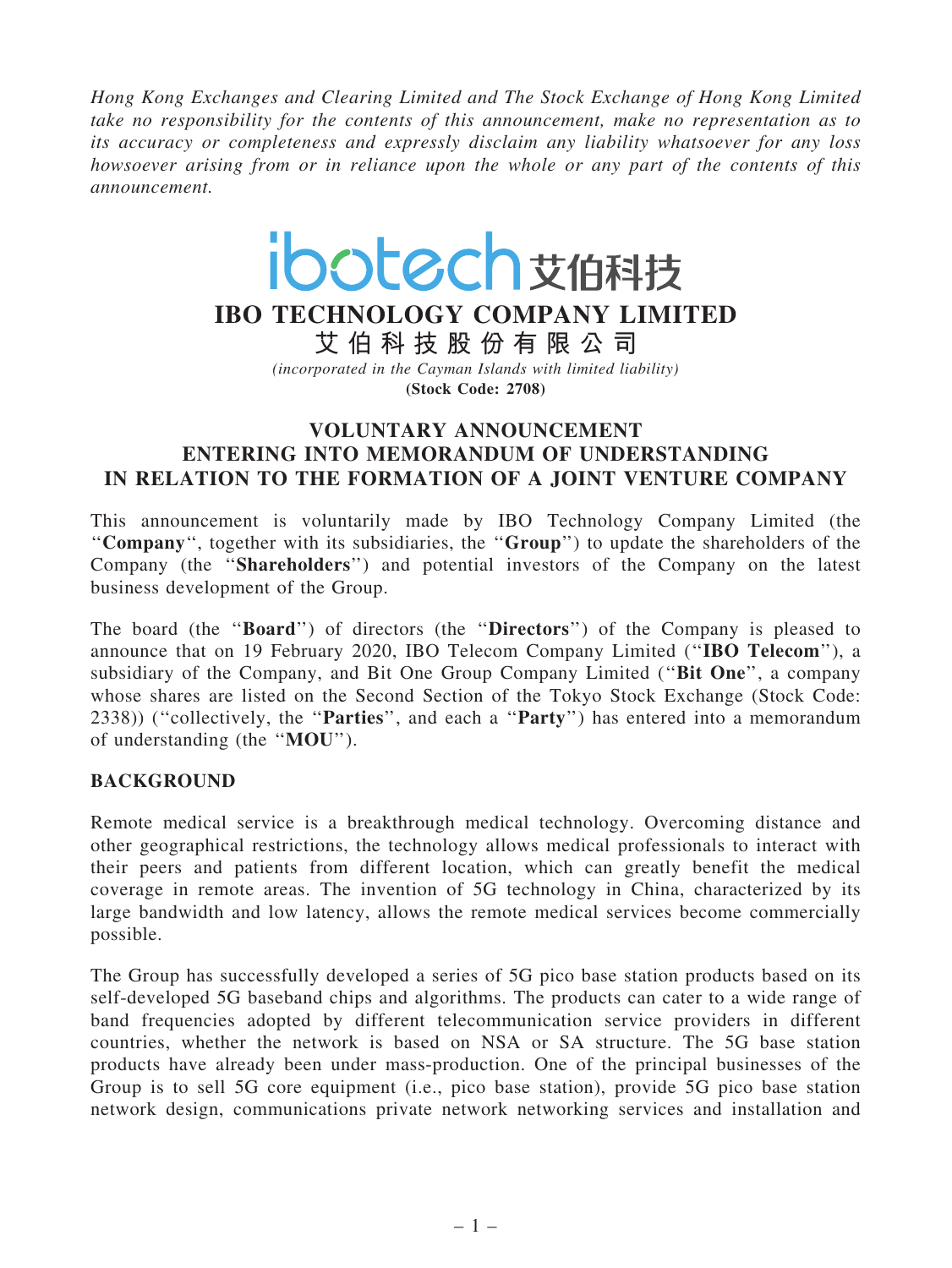maintenance of 5G pico base stations for medical institutions to launch remote medical services in China. The Group also provides remote medical equipment connection for medical institutions (the ''IBO Business'').

Currently, there are more than 33,000 hospitals in China, each of which can allow installation of 50–100 pico base stations if they would like to connect themselves with the 5G network. It is estimated that overall market for pico base stations in China reach approximately RMB65 billion.

In light of the huge potential market, the Group is considering to introduce Bit One as a strategic shareholder to jointly invest in the IBO Business (the ''Strategic Investment'').

#### PURPOSE

In light of the Strategic Investment, IBO Telecom and Bit One intend to form a joint venture company (the ''Potential JV'') to engage in (i) provision of 5G core equipment, 5G network design and implementation service, 5G smart solutions and services and all relevant network connection, installation, on-going maintenance, technical support and customer services to medical institutions in China; and (ii) distribution of 5G core equipment and provision of all relevant network connection services, installation, on-going maintenance, technical support and customer service in Japan. Detailed terms and conditions of the Strategic Investment shall be subjected to further negotiation of IBO Telecom and Bit One and shall be agreed in a legally binding joint venture agreement (the ''Formal Agreement'').

#### EXCLUSIVITY

Each Party agrees to work together with the other Party on an exclusive basis to reach consensus on detail terms and conditions of the Formal Agreement within 60 calendar days after signing the MOU (the ''Exclusivity Period''). During the Exclusivity Period, each of the Party shall not procure (and shall not cause or permit) any of their affiliates to engage in any discussions or negotiations with any person or take any action has the effect of avoiding the Formal Agreement contemplated in the MOU.

#### OTHER INFORMATION

The terms of the MOU shall be for a period of 60 calendar days from the date of the MOU, unless extended upon written mutual agreement of both Parties, shall automatically terminated on the date of expiry of the terms of the MOU.

To the best of the Directors' knowledge, information and belief, having made all reasonable enquires, as at the date of this announcement, Bit One and its ultimate beneficial owner are third parties independent of the Company and its connected persons (as defined in the Listing of Securities on The Stock Exchange of Hong Kong Limited).